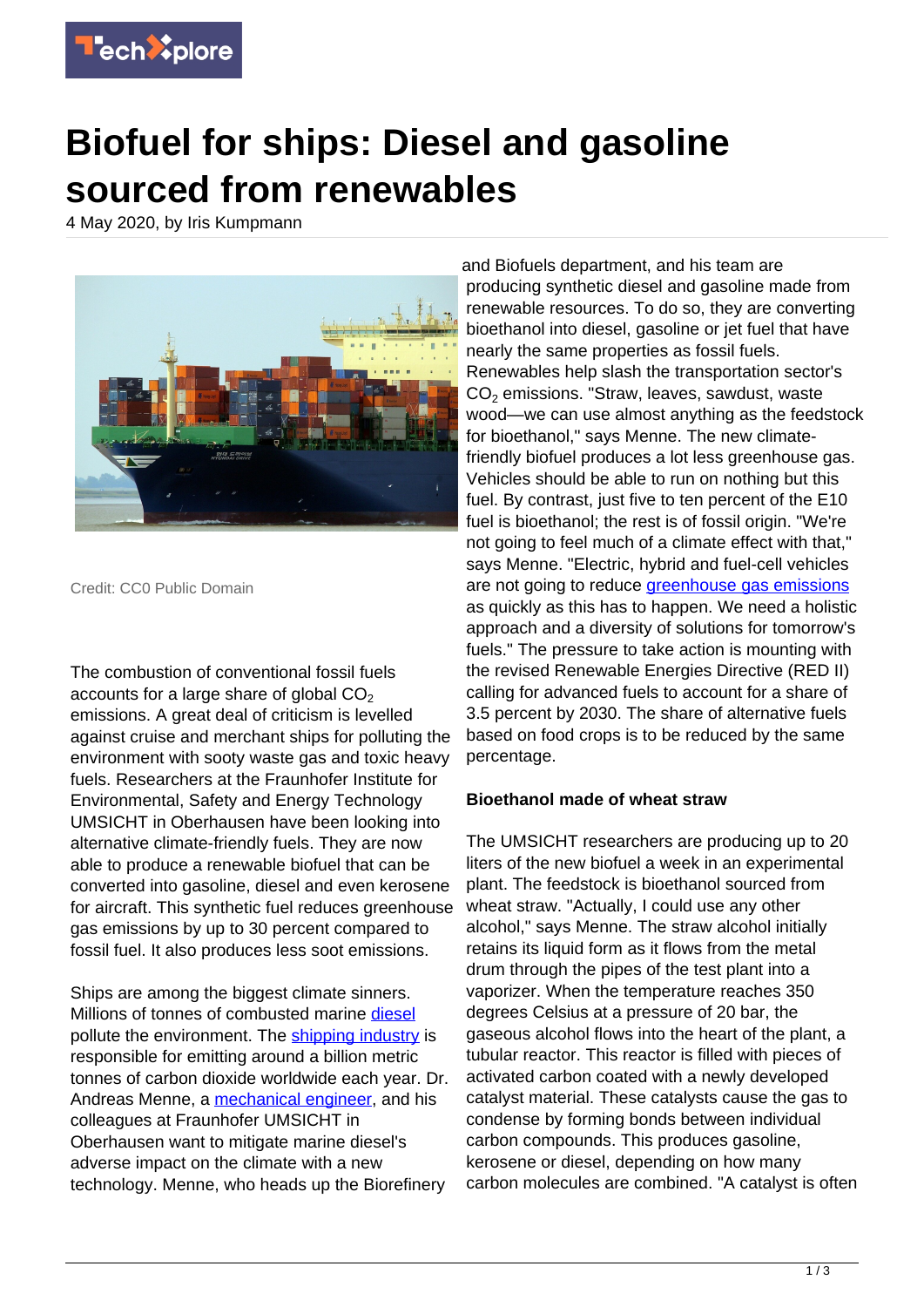

developed in the lab but may then turn out to be difficult to produce in large quantities. But we can buy the materials for this catalyst cheaply because it doesn't consist of precious metals or rare earths. And most importantly, it remains stable over the long term," says Menne.

The biofuel packs plenty of power, as researchers at the Fraunhofer Institute for Chemical Technology ICT in Pfinztal have confirmed. They put standard commercial engines on a test bench to run trials with the new fuel, rate engine power and measure waste gases with precision instruments. These readings were taken at different operating levels, during cold starts, under different loads and at varying engine speeds.

## **Tests confirm low waste gas emissions**

These trials found the biofuel's energy density to be slightly higher than that of conventional fuels. That means a vehicle with this new fuel in its tank would have a slight advantage in a real race. The [synthetic fuel](https://techxplore.com/tags/synthetic+fuel/)'s waste gas emissions were also a selling point with less carbon monoxide, carbon dioxide and hydrocarbons, and a lot less soot emanating from the exhaust. This biofuel's physical properties come close to those of fossil diesel, so it can be made to comply with prevailing standards.

Venkat Aryan, a chemical engineer at Fraunhofer UMSICHT, has added up every molecule of the greenhouse gases in each process step to assess the ecological impact. A well-to-wheel analysis factors all greenhouse gases into the equation, from the extraction or harvesting of raw materials to the fuel's conversion into kinetic energy. This includes crude oil extraction from underground wells, the cultivation of plants for biofuel and the waste gases. He found that the CO $_2$  equivalents for synthetic diesel made from wheat straw amounted to 64.3 to 91.6 grams per megajoule, depending on the ethanol source. That is up to 32 percent less than the 94 grams for petroleum-based diesel.

## **Shipping companies can make their own biofuel**

"Our [fuel](https://techxplore.com/tags/fuel/) can be converted into gasoline, diesel or even kerosene for airplanes. But the latter is the most complicated," says Menne. Marine diesel is a

much simpler matter. It does not have to be processed in a refinery. "You could simply set up our plant in a port. Our process is so straightforward that shipping companies could produce their own diesel. Then the age of the big stinkers would soon be over," says Menne.

The technology is ready to go to market. While the synthetic diesel is still more expensive than diesel made of petroleum, Menne is confident that this could soon change. As the new legislation takes effect, fossil fuels will no longer be as cheap to produce.

Provided by Fraunhofer-Gesellschaft